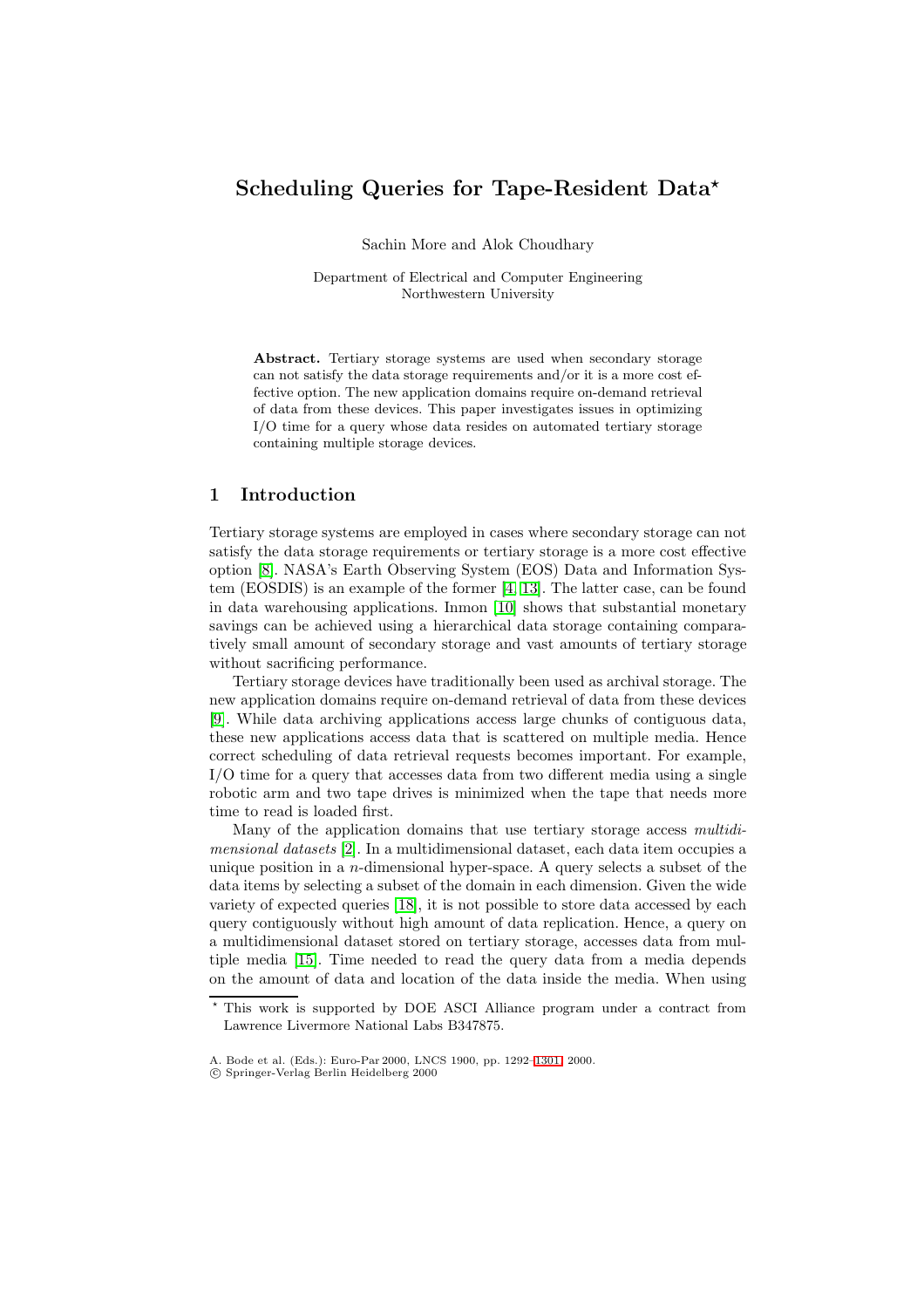automated tertiary storage, the total I/O time for the query is also influenced by the order in which media are accessed.

Various issues in tertiary storage management have been addressed by the database community. Carey et. al. [\[1\]](#page-7-0) evaluate issues in extending database tech-nology for storing/accessing data on tertiary storage. Stonebraker [\[23\]](#page-9-3) proposes a database architecture that uses hierarchical storage.Livny et.al.[\[17\]](#page-9-4) and Sarawagi [\[20,](#page-9-5) [21,](#page-9-6) [22\]](#page-9-7) examine issues in query processing when data resides on tertiary storage.Data striping on tertiary storage has been evaluated in [\[3,](#page-8-6) [5\]](#page-8-7). Tertiary storage space organization issues are addressed in  $[2, 6]$  $[2, 6]$ . This paper investigates issues in optimizing I/O time for a query whose data resides on automated tertiary storage containing multiple storage devices.We model the problem as a limited storage parallel two-machine flow-shop scheduling problem with additional constraints. Given a query, we establish an upper bound on the number of storage devices for an optimal  $I/O$  schedule. For queries that access small amounts of data from multiple media, we derive an optimal schedule analytically.For queries that access large amount of data we derive a heuristics-based scheduling algorithm using analytically proven results.

The rest of this paper is organized as follows. Section [2](#page-1-0) introduces the prob-lem. Sections [3,](#page-2-0) [4](#page-2-1) and [5](#page-3-0) analyze the problem and provide theoretical results for the problem. Section [6](#page-4-0) discusses important practical considerations and presents performance evaluation of our approach.Conclusions are presented in Section [7.](#page-7-1)

#### <span id="page-1-0"></span>**2 Background**

The system model consists of  $A \geq 1$  robotic arms and  $T > 1$  tape drives. A query needs data from *n* tapes. Reading data from a tape consists of the following set of operations: rewinding currently loaded tape; ejecting the tape; putting it back; fetching the tape to be read; loading the tape; searching and reading data inside the tape. Putting back a tape and fetching a new one are handled by the robotic arm and the rest of the actions are carried out by the tape drive.The time to do the arm operations is denoted by *t<sup>A</sup>* (which we assume to be same for all tapes [\[6\]](#page-8-8)) and time to do the drive operations is denoted by *tD*.

Given a set of tapes and blocks from each tape that need to be accessed by a query, find the order in which the tapes should be read to minimize the total I/O time.The problem is cast as a special case of two-machine flow-shop scheduling problem [\[19\]](#page-9-8). The arm operations denote the first machine and the drive operations denote the second machine.There are *n* jobs to be scheduled. The optimality criteria is *makespan*, total execution time of the schedule.The distinctive features of our problem (in contrast to the traditional two-machine flow-shop scheduling problem) are:

**–** *Multiple instances of machines* More common system configurations have a single robotic arms servicing a number of tape drives.In this paper, we consider the case where there is one instance of the first machine and multiple instances of the second machine.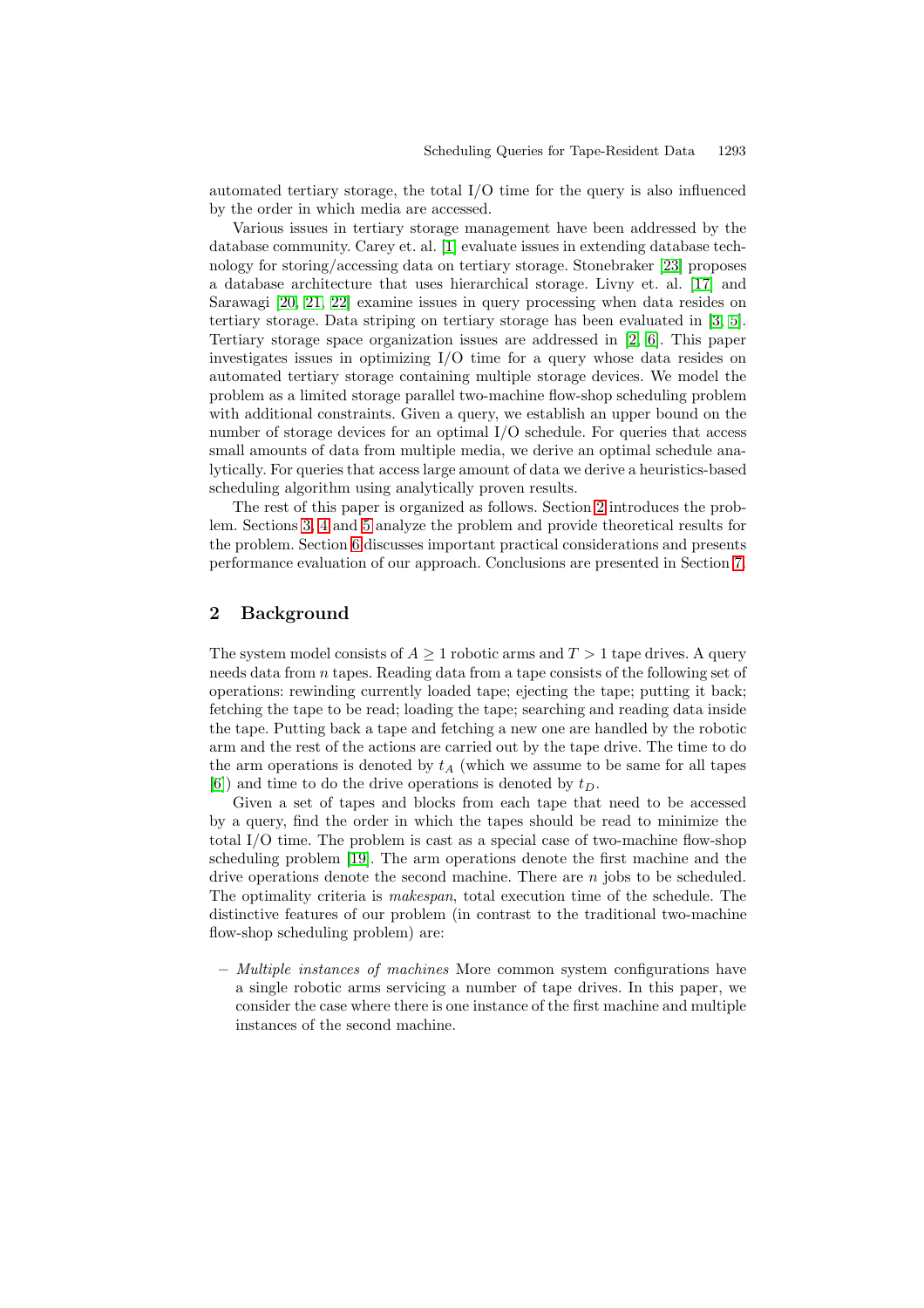- **–** *Buffer bound = T* At the most *T* jobs can be in the shop simultaneously. The robotic arm can not load more tapes while all drives are busy accessing tapes loaded in them and must remain idle.
- **–** If job *i* starts at time *s<sup>i</sup>* on the first machine then it must be scheduled so that it finishes by  $s_i + t_A + t_{D_i}$  on the second machine. The second machine is idle for time  $t_A$  before a job can be scheduled on it. This accommodates for the behavior of a tertiary storage system where a drive is empty while the robotic arm is loading the next tape. The case where  $A = T = 1$  (a single tape drive serviced by a single robotic arm) is uninteresting under this condition. In the rest of this paper we assume  $T > 1$ .
- **–** Practical considerations prevent use of scheduling algorithms that compare  $t_A$  and  $t_{D_i}$  values. The value of  $t_{D_i}$  can not be predicted correctly unless a very accurate analytical model of the tape drive is available.For example, Johnson's algorithm [\[12\]](#page-8-9), which is optimal for traditional two-machine flowshop scheduling, performs such a comparison.

# <span id="page-2-0"></span>**3 Workload Characterization**

A job is characterized by a *k* value of the job.For any job *i*, its *k* value is governed by the inequality  $((k-1) \times t_A) < t_{D_i} \leq (k \times t_A)$ . The *k* value of a workload is defined as  $((k-1) \times t_A) < max_i(t_B) \leq (k \times t_A)$  where  $0 \leq i \leq n$ .

**Theorem 1.** [\[14\]](#page-8-10) *For*  $A = 1$ , *if*  $(k-1) \times t_A < max_i(t_{D_i}) \leq k \times t_A$ , then *increasing number of instances of the second machine beyond*  $min(n, k + 1)$  *does not improve the makespan of any schedule.*

The above result provides an interesting insight to the problem.Given a workload, it tells us when the first machine is the bottleneck and when it is not. Given the system configuration, makespans of workloads with *k* values less than or equal to *T* will be constrained by the first machine, that is idle times can be introduced on the second machine because the first machine is always busy.The jobs in these kind of workloads have their execution time on the second machine bounded above by  $T \times t_A$ . Jobs in these workloads are *small jobs*. Execution time on the second machine for a *large job* is more than  $T \times t_A$ .

# <span id="page-2-1"></span>**4 Workloads Consisting of Small Jobs**

A workload containing small jobs represents a situation where after loading a media in a drive, the drive finishes reading data off that media before the robotic arm can finish loading media in other drives.In such a situation, we find that the robotic arm is busy all the time (except at the end when there are no more media to access) irrespective of the order in which the media are loaded.

**Theorem 2.** [\[14\]](#page-8-10)  $\forall i$ , if  $t_{D_i} \leq (T-1) \times t_A$  and  $A = 1$ , then longest-t<sub>D</sub>-first *(LtF) schedule is optimal.*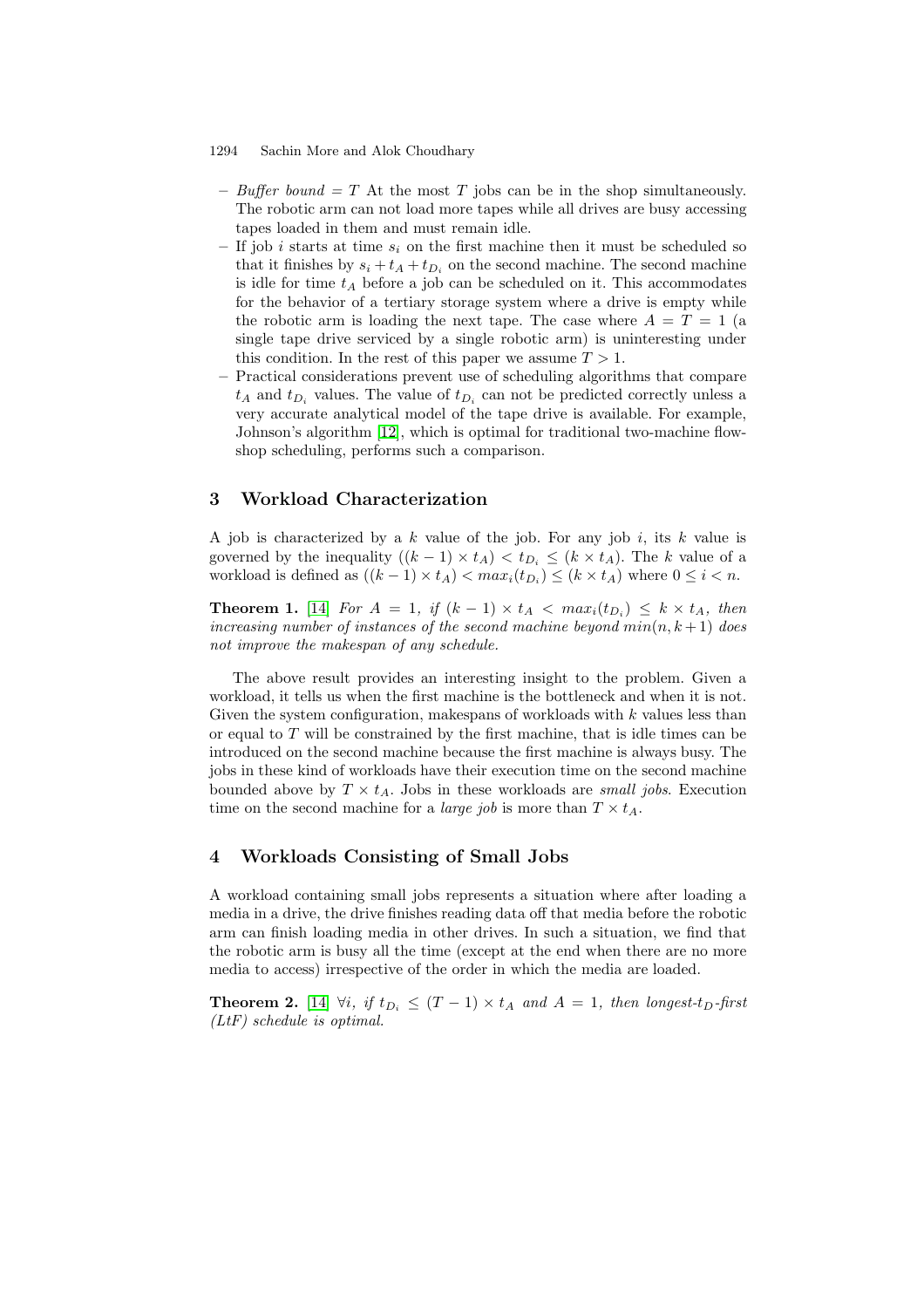### <span id="page-3-0"></span>**5 Workloads Consisting of Big Jobs**

For queries that access large amount of data from each tape (where  $t_{D_i}$  > (T –  $1 \times t_A$ , the first machine is not a bottleneck. This leads one to believe that eliminating idle times on the second machine will lead to an optimal schedule.

**Proposition 3.** [\[14\]](#page-8-10)  $\forall i$ *, if*  $t_{D_i} > (T-1) \times t_A$  *and*  $A = 1$ *, then shortest-t<sub>D</sub></sub>-first (StF) schedule is optimal in terms of idle time for the second machine.*

However, StF schedule does not necessarily produce the optimal schedule. Apart from idle times of machines, the length of the *head* and *tail* of the schedule determine the optimality of a schedule. For the problem under consideration, the length of the head is independent of the scheduling algorithm. The StF schedule puts the job with largest second machine time last.This results in bigger tail, producing a suboptimal makespan. Schedules generated by longest- $t<sub>D</sub>$ -first (LtF) algorithm on the other hand can produce idle time on the second machine but are successful in reducing the length of the tail.This is because the LtF algorithm puts smallest jobs at the end of the schedule.[\[14\]](#page-8-10) shows that when number of jobs is less than or equal to number of instances of the second machine LtF produces optimal makespan.But LtF is not necessarily optimal when number of job exceeds number of instances of the second machine.

**Proposition 4.** [\[14\]](#page-8-10)  $\forall i$ , if  $t_{D_i} > (T-1) \times t_A$  and  $A = 1$  and  $n > T$ , then *longest-tD-first (LtF) schedule can be suboptimal.*

We propose a new heuristic that combines properties of StF and LtF:

- 1.Sort the jobs using StF strategy.
- 2. Pick the last *T* (number of instances of the second machine) jobs and reverse their order. If there are *n* jobs, the last *T* jobs are numbered  $n - T$ ,  $n - T + T$ 1,..., *n*−2, *n*−1 at the end of previous step. And  $t_{D_{n-T}}$  ≤  $t_{D_{n-T+1}}$  ≤ ... ≤ *t*<sub>*D*<sup>*n*</sup><sup>−2</sup> ≤ *t*<sub>*D*<sup>*n*</sup><sup>−1</sup>. We reverse their order so that  $t_{D_{n-T}} \geq t_{D_{n-T+1}} \geq \ldots \geq$ </sub></sub> *t<sup>D</sup>n−*<sup>2</sup> ≥ *t<sup>D</sup>n−*<sup>1</sup>
- 3. Repeat the above step for jobs  $n 2T, n 2T + 1, \ldots, n T 2, n T 1$ . Keep repeating step 3 moving towards the start of the schedule.

Below is the illustration explaining working of our heuristic algorithm:

| Jobs                                               | a b c d e f g h i j k l m n     |
|----------------------------------------------------|---------------------------------|
| $t_D$                                              | 6 10 7 13 8 5 4 1 9 2 0 12 11 3 |
| Applying StF (Step 1)                              | k h j n g f a c e i b m l d     |
| Reversing order of the k h j n g f a c e i d l m b |                                 |
| last 4 jobs (Step 2)                               |                                 |
| Repeated application                               | k h j n g f i e c a d l m b     |
| of step 3 k h f g j n i e c a d l m b              |                                 |
| h k f g j n i e c a d l m b                        |                                 |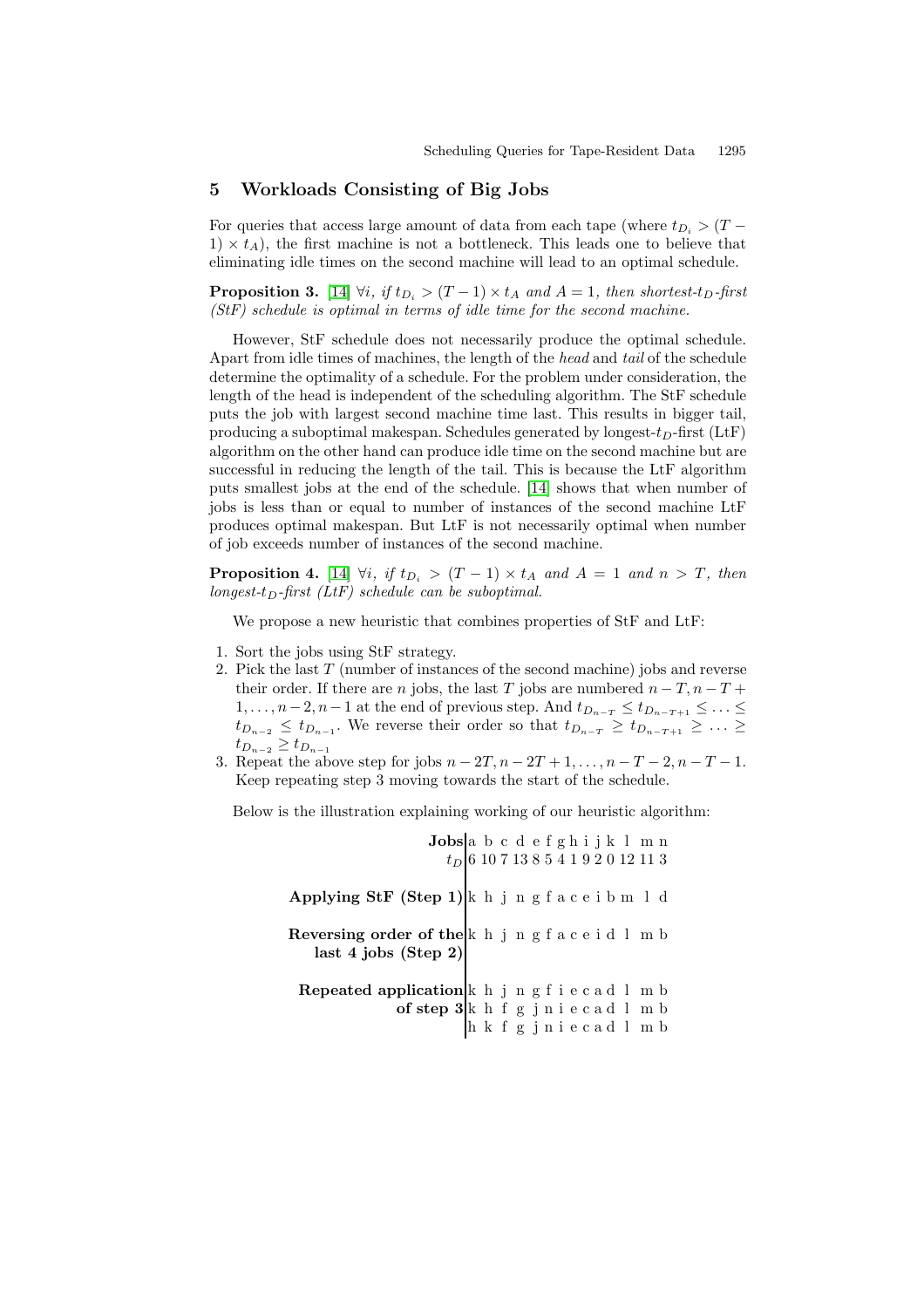The workload consists of 14 jobs  $(a, b, \ldots, n)$ . The configuration of the flowshop is  $A = 1, T = 4$ . The jobs are first sorted using StF algorithm. Then the order of the last 4 jobs is reversed.The algorithm then works its way towards the start of the schedule, reversing orders of 4 consecutive jobs.In the final step, only two jobs remain, jobs h and k.Their order is reversed too.

#### <span id="page-4-0"></span>**6 Performance Evaluation**

So far we assumed that the values of  $t_A$  and  $t_{D_i}$  for each job (tape to be read) are known. In general, its hard if not impossible to calculate  $t_{D_i}$  accurately given the set of blocks on the tape that are to be read, since it requires accurate modeling of the tape drive(s). On the other hand, tape drive manufacturers do provide peak/average search (seek) rate and peak/average read rate.These values can be used to estimate  $t_{D_i}$ . The estimated value of  $t_{D_i}$  is denoted by  $t_{D_i}^{estimated}$ . Ideally, if  $t_{D_j} < t_{D_k}$  then  $t_{D_j}^{estimated} < t_{D_k}^{estimated}$  should hold. We evaluated three different schemes to compute  $t_{D_i}^{estimated}$ .

- 1. *Maximum Offset Estimate* For each tape find the offset of the farthest block to be read inside that tape. For each tape *i*,  $t_{D_i}^{estimated}$  = maximum offset. This value is approximately proportional to the time it will take to rewind this tape under the tape drive model we use.
- 2. *Data Volume Estimate* For each tape *i*,  $t_{D_i}^{estimated} =$  number of blocks read from the tape.This value is approximately proportional to the time it will take to read the blocks from this tape.
- 3. *Full Estimate* This estimation method combines the above two estimation methods.  $t_{D_i}^{estimated} =$  seek rate  $\times$  maximum offset + read rate  $\times$  blocks read + seek rate  $\times$  (maximum offset – blocks read).

Our experiments revealed that *data volume estimates* and *full estimates* help scheduling algorithms perform better than using *maximum offset estimates*.We also found that scheduling algorithms perform equally well whether *data volume estimates* are used or *full estimates* are used.This is because read times dominate seek times for the workloads we considered.We use *data volume estimates* for all scheduling algorithms since it has lower computing requirements.

We use a tape library simulator to execute the schedules created by various scheduling algorithm. Most of the literature  $[3, 17, 21, 22]$  $[3, 17, 21, 22]$  $[3, 17, 21, 22]$  $[3, 17, 21, 22]$  uses a linear approximation of the locate time for tape drives.[\[7\]](#page-8-11) found that such linear approximation is inaccurate.We use the analytical models of Exabyte's EXB-8505XL tape drive and EXB-210 tape library described in [\[6\]](#page-8-8) in our tape library simulator. We use the *SORT* algorithm described in [\[9\]](#page-8-4) for I/O scheduling when fetching data from the same tape.

**Random Workload** Fig. [1](#page-5-0) shows the performance of various scheduling algorithms over a set of randomly generated workloads.The set contains 1000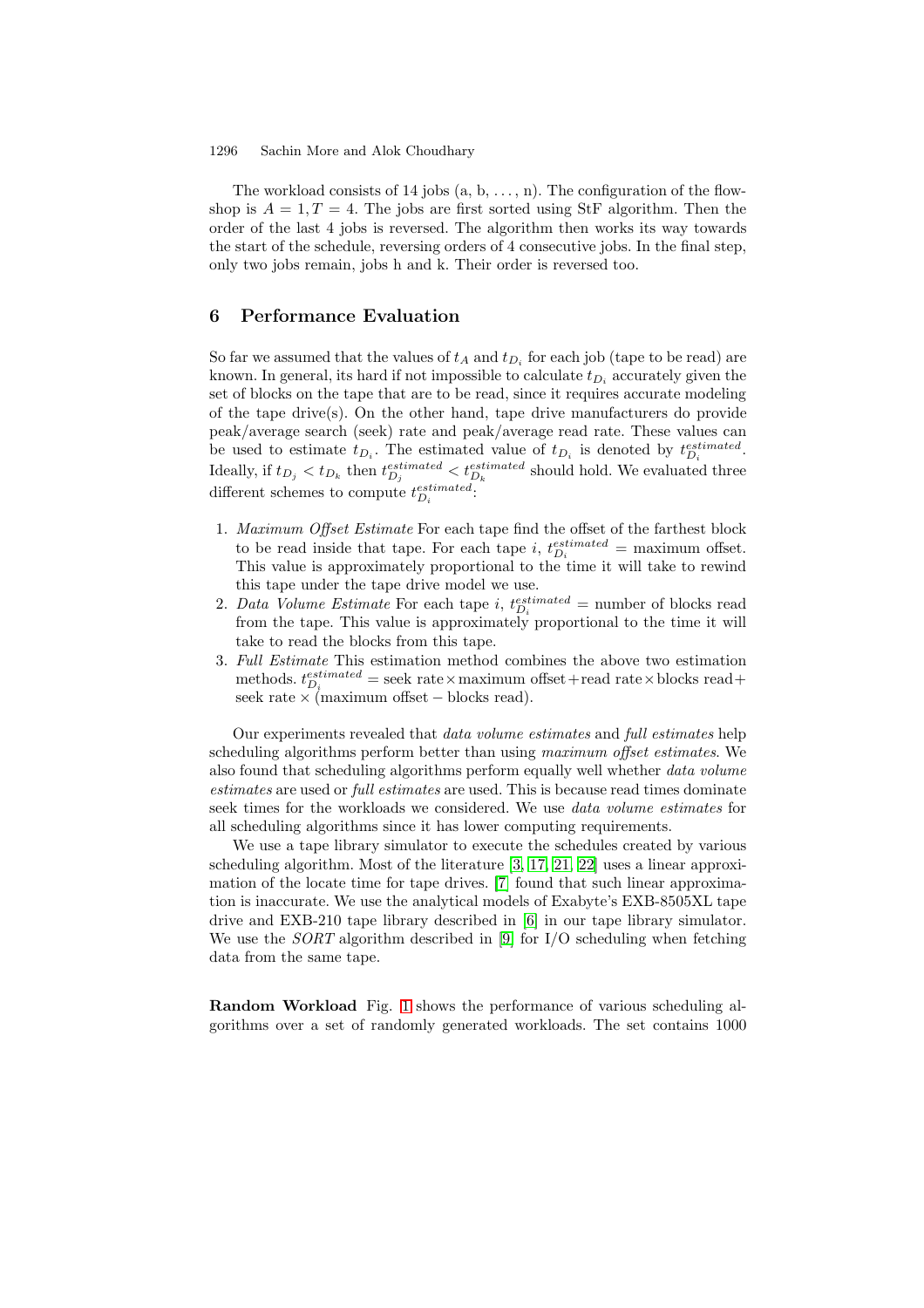

<span id="page-5-0"></span>**Fig. 1.** Performance of various scheduling algorithms for random workloads.

workloads<sup>[1](#page-5-1)</sup>. For each workload, we determine how many blocks to read from each tape by generating a random number<sup>[2](#page-5-2)</sup> between 0 and the total number of blocks on the tape.Then for each tape, we generate *N* distinct block numbers randomly, where *N* is the number of blocks to be read from this tape.

The UNOPTIMIZED algorithm loads the tapes in random order.The FoldLtF algorithm is a heuristic proposed in [\[16\]](#page-9-9) for job scheduling in a limited floor-space flow-shop environment.The algorithm first generates a list using LtF algorithm and then schedules jobs from both the ends of the list.The figure plots the makespan of each scheduling algorithm as percent of an OPT value.The OPT value is a lower bound on the makespan of the optimal schedule.The OPT value is then sum of the times to access each tape divided by the total number of drives in the system.Note that we use the same set of workloads for all the data points in the figure.Hence the OPT value is inversely proportional to the number of drives in the system.We find that performance of the scheduling algorithms is not within a constant factor of OPT (for the expected range of value of number of drives in the system), its a function of the number of drives in the system. Since LtF always outperforms StF, we conclude that the length of the tail of the schedule is more important than amount of idle time in the schedule for reducing makespan, The FoldLtF algorithm performs only slightly better than the UNOPTIMIZED case that too when number of drives in the system is comparatively higher.Our heuristic based algorithm always performs well due to a careful balance between idle times and length of tail achieved by our algorithm. Performance of LtF algorithm approaches performance of our algorithm when number of drives in the system is very low or very high. The reason LtF (and the UNOPTIMIZED case too) perform on par with our algorithm when number of drives is small is because there is very little scope for optimization in that case due to limited choice available to scheduling algorithms when fewer tape

<span id="page-5-1"></span>We found that varying number of instances of the workload does not change the results qualitatively.

<span id="page-5-2"></span><sup>2</sup> We use an inversive congruential generator for generating random numbers.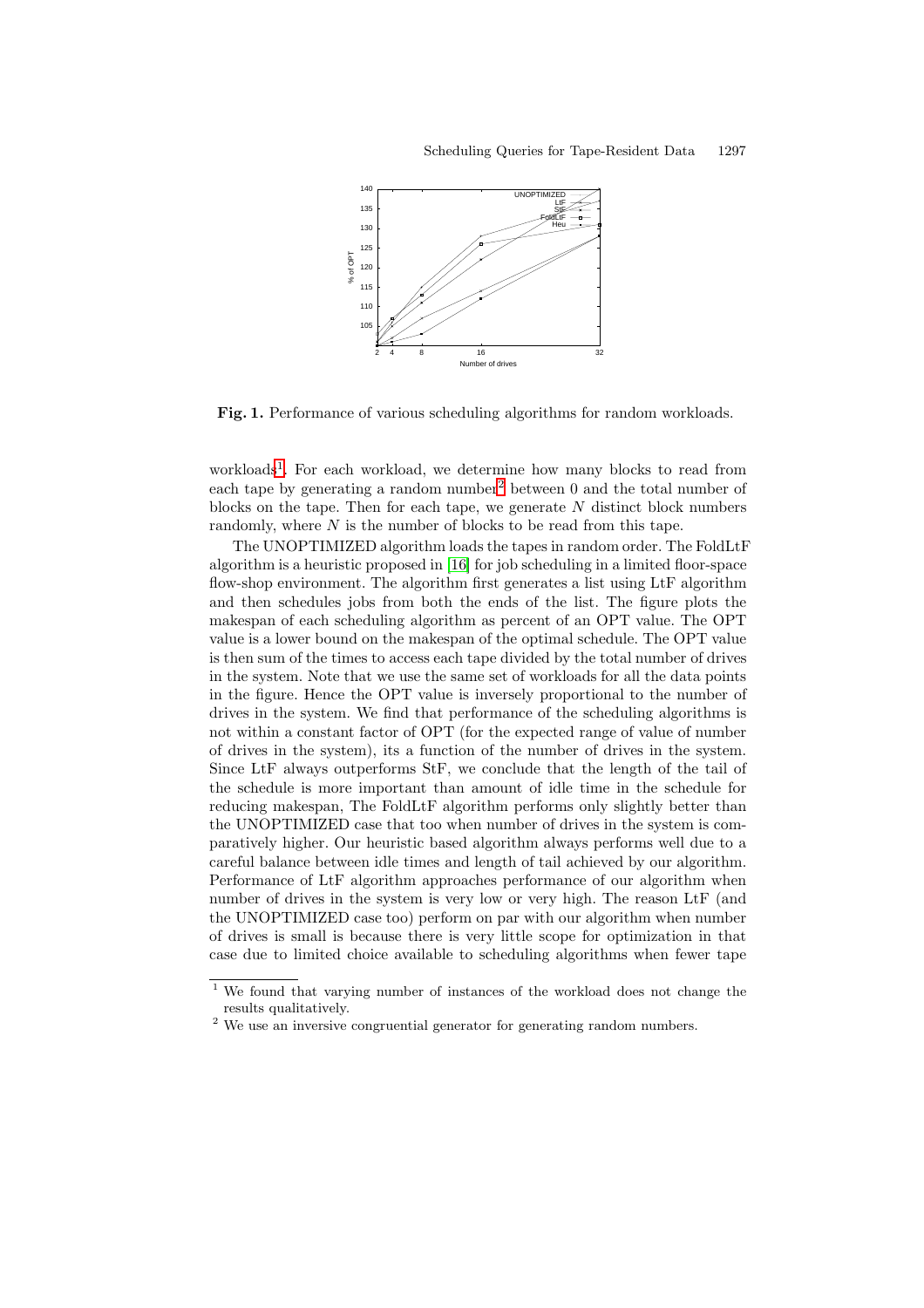drives are used.As we saw earlier, LtF is optimal for large jobs when number of instances of the second machine are equal to or greater than number of jobs. When the number of drives is high, number of tapes to be loaded is close to/equal to number of drives available, making LtF optimal.But our algorithm clearly outperforms LtF when number of drives in the system is moderate (between 4 and 16). Note that this range of values of number of drives, is commonly found in a typical data management system handling large amounts of data.Since the performance of UNOPTIMIZED, StF and FoldLtF is considerably worse than LtF and our heuristic algorithm, we did not consider these algorithms for further performance studies.

**Experimental Verification Using Sequoia 2000 Storage Benchmark** We use the national dataset from the benchmark over a period of four years (200 weeks) and is about 64GB in size. The schema for the tables used in these queries is:

#### create RASTER(location=box, time=int4, band=int4, data=int2[][]);

*time* is a four byte integer and denotes the half-month over which the raster image was captured.The *location* attribute is the bounding box for the raster data. *band* is the wavelength band at which the data was captured. *data* is a two dimensional array of size 10240*X*6400 of two byte integers at a spatial resolution of 0*.*5*kmX*0*.*5*km*.All the raster images are stored chronologically sorted, since they were captured such.Raster images for a half-month are not sorted in any particular order.

A query type represents an access pattern on the dataset.A query is an instance of a query type.In general multiple access patterns are observed on a typical dataset. Access patterns are executed with different frequencies [\[2,](#page-8-5) [11\]](#page-8-12). In order to capture this phenomenon, we first define variety of access patterns (query types) on the dataset.Then we create different query mixes using these query types by manipulating number of different queries for each query type in the mix.We use two types of queries. *Query Type 1* selects all images belonging to a band.The data of interest is spread over the entire set of tapes that store the dataset. *Query Type 2* selects all images belonging to a half-month.The data of interest is localized in a few tapes of the set of tapes that store the dataset. A query mix is generated using two parameters: *Number of queries* denotes the total number of queries that this mix will consist of. *Query type percentages* represent the percentage of query instances that belong to each query type.The number of queries determines the accuracy of the query mix generation process. For all query types, if the number of distinct query instances that belong to a query type is *n* and the query type percentage is *p*, the mix should contain at least  $\frac{n}{p}$  queries. This assures that the expected number of occurrences for any query instance for a query type is at least 1.We evaluate two different query mixes: *Query mix 1* consists of majority (90%) of queries from query type 1. *Query mix 2* has equal mix of queries from query type 1 and query type 2.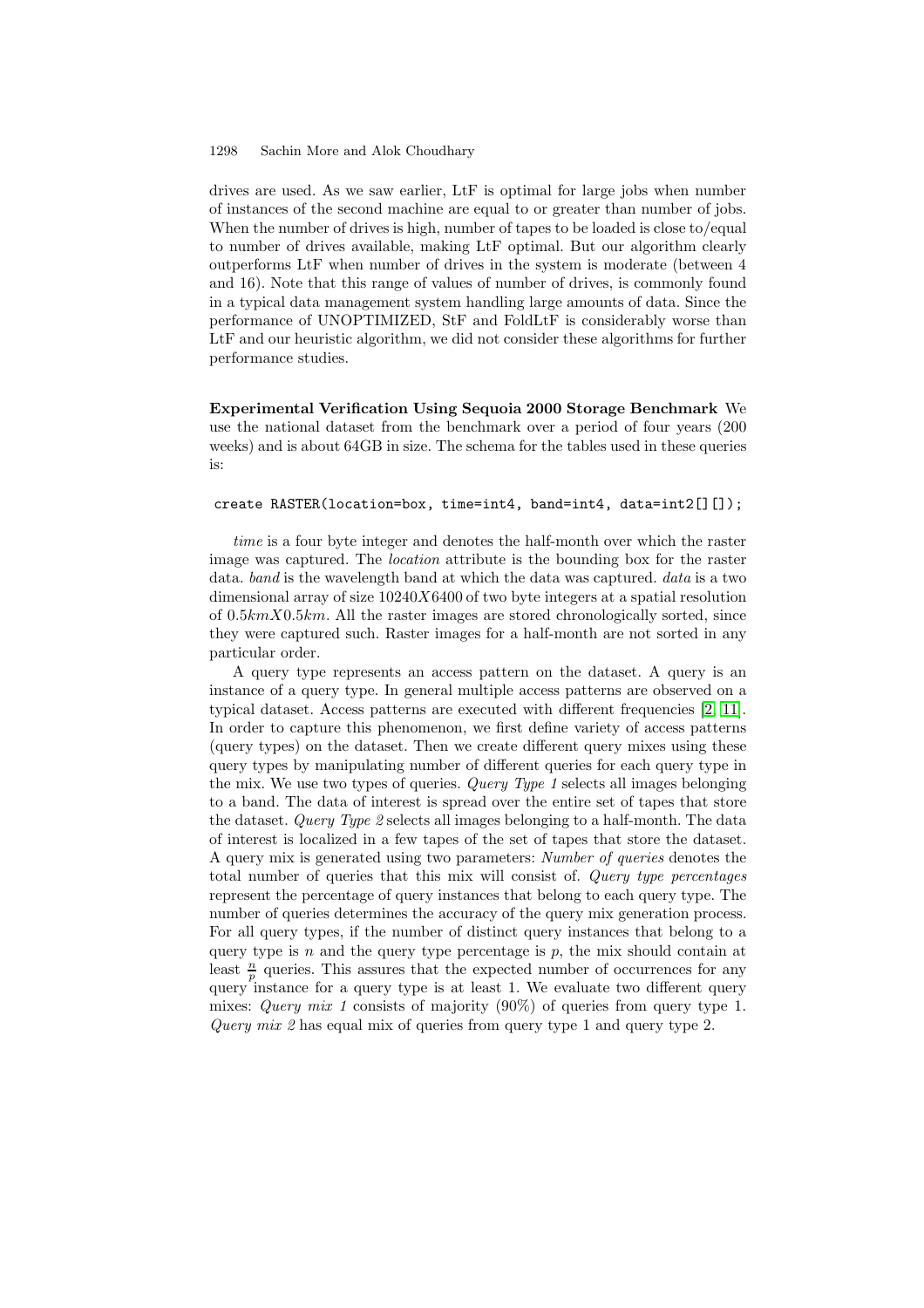

**Fig. 2.** Experimental results for Sequoia 2000 storage benchmark

<span id="page-7-2"></span>Fig.[2](#page-7-2) shows the performance results of our heuristic algorithm against LtF algorithm.The time taken to execute a query mix by an algorithm is plotted as a percent of the time taken by a naive scheme that does not do any scheduling. The results show that our algorithm performs consistently well. Note that for 16 and 32 drives case, the number of tapes from which data is read for a query is less than the number of drives in the system.Since LtF has already been proved to be optimal in that case, LtF performs equally well when compared to our algorithm.When number of drives in the system is moderate, our algorithm clearly outperforms LtF.The gains in performance are due to a balanced optimization of both drive idle times and the size of the tail of the schedule.

#### <span id="page-7-1"></span>**7 Conclusions**

This paper investigated issues in optimizing I/O time for a query whose data resides on automated tertiary storage containing multiple storage devices.We modeled the problem as a limited storage parallel two-machine flow-shop scheduling problem with additional constraints.The paper presented analytical results that provide insight to the problem.We presented a heuristic algorithm for scheduling data from a tape library.Our performance results show impressive gains for synthetic as well as real workloads.

## <span id="page-7-0"></span>**References**

[1] Carey, M. J., Haas, L. M., and Livny, M. Tapes hold data, too: Challenges of tuples on tertiary storage. In *Proceedings of the 1993 ACM SIGMOD International Conference on Management of Data* (Washington, D.C., 1993), ACM Press, pp. 413–417.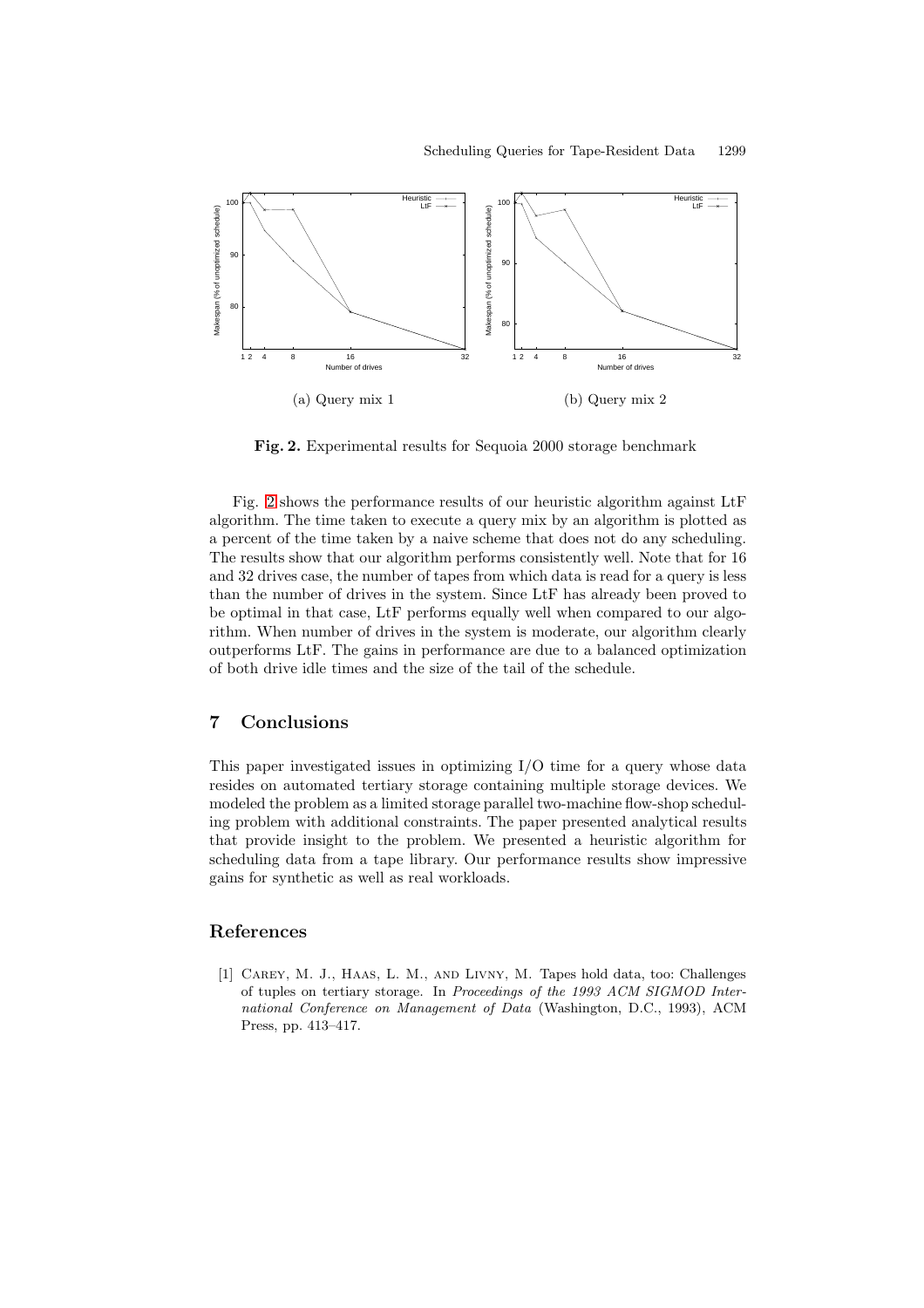- <span id="page-8-5"></span>[2] Chen, L. T., Drach, R., Keating, M., Louis, S., Rotem, D., and Shoshani, A. Efficient organization and access of multi-dimensional datasets on tertiary storage systems. *Information Systems 20*, 2 (April 1995), 155–183.
- <span id="page-8-6"></span>[3] Drapeau, A. L., and Katz, R. H. Striping in large tape libraries. In *Proceedings of the 1995 ACM/IEEE Supercomputing Conference* (San Diego, CA, 1993), IEEE Computer Society Press.
- <span id="page-8-1"></span>[4] Fox, S., Prasad, N., and Szezur, M. NASA's EOSDIS: an integrated system for processing, archiving, and disseminating high-volume earth science imagery and associated products, July 1996.
- <span id="page-8-7"></span>[5] Golubchik, L., Muntz, R. R., and Watson, R. W. Analysis of striping techniques in robotic storage libraries. In *Proceedings of the Fourteenth IEEE Symposium on Mass Storage Systems* (Monterey, CA, 1995), IEEE Computer Society Press, pp. 225–238.
- <span id="page-8-8"></span>[6] Hillyer, B. K., Rastogi, R., and Silberschatz, A. Scheduling and data replication to improve tape jukebox performance. In *Proceedings of the 15th International Conference on Data Engineering* (Sydney, Australia, 1999), IEEE Computer Society Press, pp. 532–541.
- <span id="page-8-11"></span>[7] Hillyer, B. K., and Silberschatz, A. On the modeling and performance characteristics of a serpentine tape drive. In *Proceedings of 1996 ACM SIGMETRICS Conference on Measurement and Modeling of Computer Systems* (Philadelphia, Pennsylvania, 1996), ACM Press, pp. 170–179.
- <span id="page-8-0"></span>[8] Hillyer, B. K., and Silberschatz, A. Random I/O scheduling in online tertiary storage systems. In *Proceedings of the 1996 ACM SIGMOD International Conference on Management of Data* (Montreal, Canada, 1996), ACM Press, pp. 195–204.
- <span id="page-8-4"></span>[9] Hillyer, B. K., and Silberschatz, A. Scheduling non-contiguous tape retrievals. In *Proceedings of Sixth NASA Goddard Conference on Mass Storage Systems and Technologies and Fifteenth IEEE Mass Storage Systems Symposium* (University of Maryland, College Park, MD, March, 1998), IEEE Computer Society Press.
- <span id="page-8-3"></span>[10] Inmon, B. The Role of Nearline Storage in the Data Warehouse: Extending your Growing Warehouse to Infinity. Technical white paper, 1999. Provided by StorageTek. http://billinmon.com/library/whiteprs/st nls.pdf.
- <span id="page-8-12"></span>[11] Jagadish, H. V., Lakshmanan, L. V. S., and Srivastava, D. Snakes and sandwiches: Optimal clustering strategies for a data warehouse. In *Proceedings ACM SIGMOD International Conference on Management of Data* (Philadephia, Pennsylvania, 1999), ACM Press, pp. 37–48.
- <span id="page-8-9"></span>[12] Johnson, S. M. Optimal two- and three-stage production schedules with setup times included. *Naval Research Logistics Quarterly 1*, 1 (March 1954), 61–68.
- <span id="page-8-2"></span>[13] Kobler, B., Berbert, J., Caulk, P., and Hariharan, P. C. Architecture and design of storage and data management for the nasa earth observing system data and information system (eosdis). In *Proceedings of the Fourteenth IEEE Symposium on Mass Storage Systems* (Monterey, CA, 1995), IEEE Computer Society Press, pp. 65–76.
- <span id="page-8-10"></span>[14] More, S., and Choudhary, A. Scheduling Queries on Taperesident Data. Tech. Rep. CPDC-TR-2000-01-001, Center for Parallel and Distributed Computing, Northwestern University, January 2000. http://www.ece.nwu.edu/cpdc/TechReport/1999/11/CPDC-TR-2000-01- 001.html.